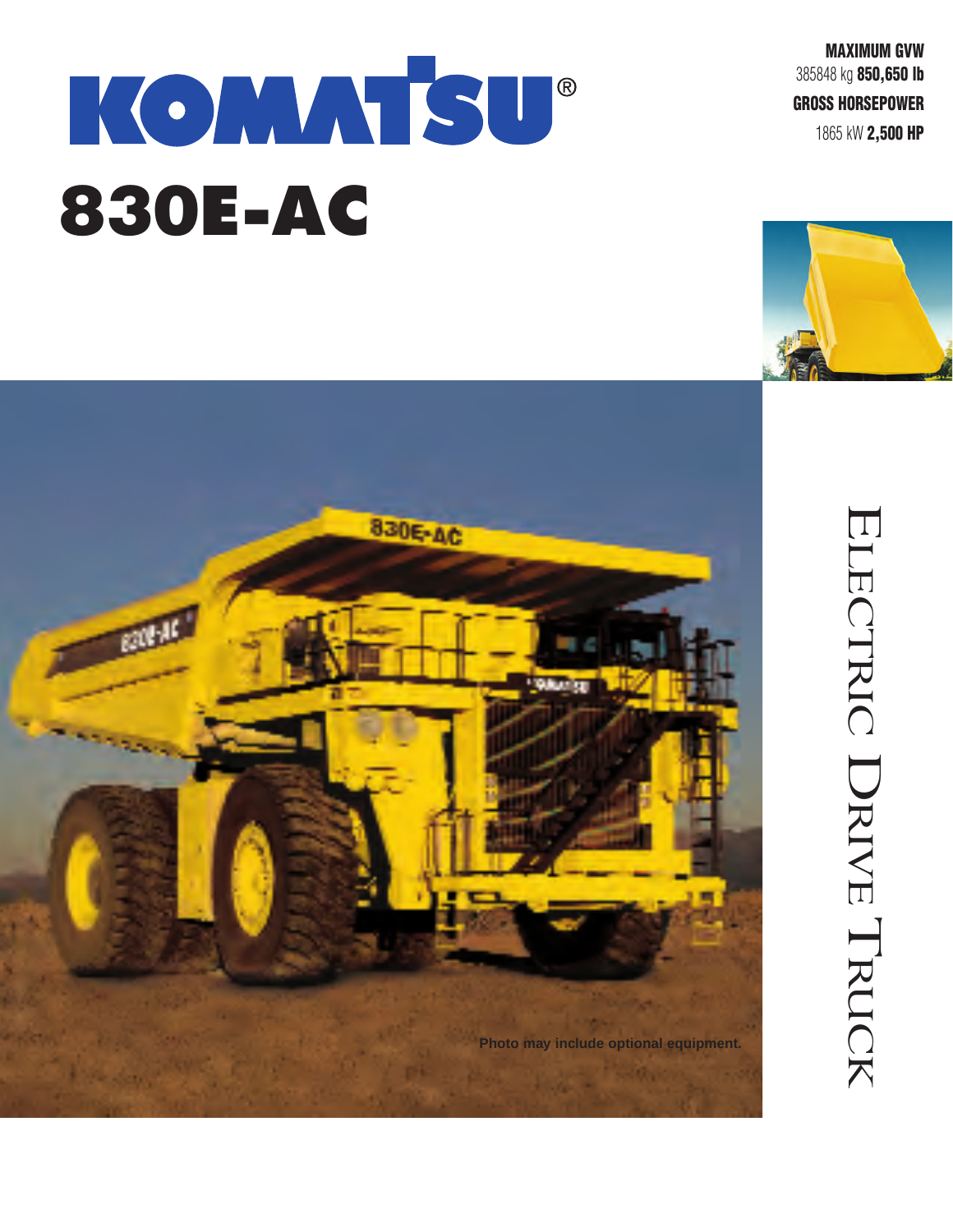## **SPECIFICATIONS**



| **Rated brake power 1865 kW 2,500 HP @ 1900 rpm |  |
|-------------------------------------------------|--|
| ***Flywheel power  1761 kW 2,360 HP @ 1900 rpm  |  |
|                                                 |  |

\* Tier 2 emissions certified. Tier 1 emissions engine is optional outside of North America.<br>\*\*Rated brake power is the output of the engine as installed in this machine, at governed rpm and<br>\* with engine manufacturer's app pump and oil pump

\*\*\*Flywheel power is the rated power at the engine flywheel minus the average accessory losses.<br>Accessories include fan and charging alternator. Rating(s) represent gross engine performance in<br>accordance with SAE J1349 con

### **ELECTRIC DRIVE**

#### AC/DC CURRENT

| Dual impeller in-line blower $\ldots \ldots \ldots \ldots 255$ m <sup>3</sup> /min <b>9,000 cfm</b> |  |
|-----------------------------------------------------------------------------------------------------|--|
|                                                                                                     |  |
|                                                                                                     |  |
|                                                                                                     |  |
|                                                                                                     |  |
|                                                                                                     |  |

\* Wheel motor application depends upon gross vehicle weight, haul road grade, haul road length, rolling resistance and other parameters. Komatsu and G.E. must analyze each job condition to assure proper application.

#### **TIRES AND RIMS**

Rock service, tubeless, tires (bias ply or radial)

| Standard five (5) piece rim<br>737 mm x 1488 mm x 152 mm 29" x 57" x 6" rims. |  |
|-------------------------------------------------------------------------------|--|
|                                                                               |  |

Typical tire weight . . . . . . . . . . . . . . . . . . . . . . .21081 kg **46,476 lbs**

\* Fitment of optional 46/90R57 tire shall increase nominal GVW rating to 392357 kg **865,000 lbs**

Tires should meet application requirements for tkph/tmph, tread, compound, inflation pressure, ply rating or equivalent, etc.



All-welded steel flat floor body with horizontal bolsters and full canopy. Rear wheel rock ejectors, body up sling and rubber mounts on frame are standard. Pivot exhaust heating optional.

| Floor sheet 19 mm 0.75" 1379 mPa 200,000 psi     |
|--------------------------------------------------|
| tensile strength steel (two-piece)               |
| Front sheet 12 mm 0.47" 1379 mPa 200,000 psi     |
| tensile strength steel                           |
| Side sheet  8 mm 0.31" 1379 mPa 200,000 psi      |
| tensile strength steel                           |
| Canopy sheet 5 mm 0.19" 690 mPa 100,000 psi      |
|                                                  |
|                                                  |
| Standard Komatsu body weight 27669 kg 61,000 lbs |



Advanced Operator Environment with integral 4-post ROPS/FOPS Level 2, (SAE J1040/ISO 3449) adjustable air suspension seat w/lumbar support and arm rests, passenger seat, maximum R-value insulation, tilt and telescoping steering wheel, electric windshield wipers w/washer, tinted glass, power windows, Komatsu Payload Weighing System, 55,000 Btu/hr heater and defroster, 21,600 Btu/hr air conditioning (HFC - 134A refrigerant).



Advanced technology, full butt-welded box-sectional ladder-type frame with integral ROPS supports, integral front bumper, rear tubular cross members, steel castings at all critical stress transition zones, rugged continuous horsecollar.

|                                                        | tensile strength steel |
|--------------------------------------------------------|------------------------|
|                                                        |                        |
|                                                        | tensile strength steel |
|                                                        |                        |
|                                                        |                        |
| Top and bottom plate thickness 32 mm 1.25"             |                        |
|                                                        |                        |
| Drive axle mounting Pin and spherical bushing          |                        |
| Drive axle alignment Swing link between frame and axle |                        |



System meets ISO 3450/1996. Service brakes: all-hydraulic actuated. Front . . . . . . . . . . . . . . . . . . . . . . . . . . . . . . . . . . . . .Wheel speed disc. Three calipers on a 1213 mm **47.75"** O.D. disc. Rear . . . . . . . . . . . . . . . . . . . . . . . . . . . . . . .Dual disc armature speed. Two 635 mm **25"** O.D. discs per side. One caliper per disc. Emergency brakes . . . . . . . . . . . . . . . . . . .Automatically applied prior to hydraulic system pressure dropping below level required to meet secondary stopping requirements. Wheel brake locks . . . . . . . . . . . . . . . . . . . . . . . . . . . .Switch-activated Parking brakes . . . . . . . . . . . . . . . . . . . . . . . . . . . . . . . .Spring-applied, hydraulically released, with speed application protection. Electric dynamic retarder (max.) . . . . . . . . . . . . . . .2983 kW **4000 hp** Continuously rated high-density blown grids w/retard at engine idle and retard in reverse propulsion.

## **SUSPENSION**

#### **HYDRAIR® II**

|  | Variable rate hydro-pneumatic with integral rebound control. |  |  |  |
|--|--------------------------------------------------------------|--|--|--|
|  |                                                              |  |  |  |
|  |                                                              |  |  |  |
|  |                                                              |  |  |  |

## **COOLING SYSTEM**

L&M radiator assembly, split-flow, with deareation-type top tank. Radiator frontal area ..................................................6.24 m2 **67.2 ft2**

## **SERVICE CAPACITIES**

| Cooling system $\ldots \ldots \ldots \ldots \ldots \ldots \ldots \ldots$ .568 L | 150 U.S. gal |
|---------------------------------------------------------------------------------|--------------|
| $*$ Crankcase 280 L                                                             | 74 U.S. gal  |
|                                                                                 | 250 U.S. gal |
| Motor gear box 38 L                                                             | 10 U.S. gal  |
|                                                                                 |              |
|                                                                                 |              |

Includes lube oil filters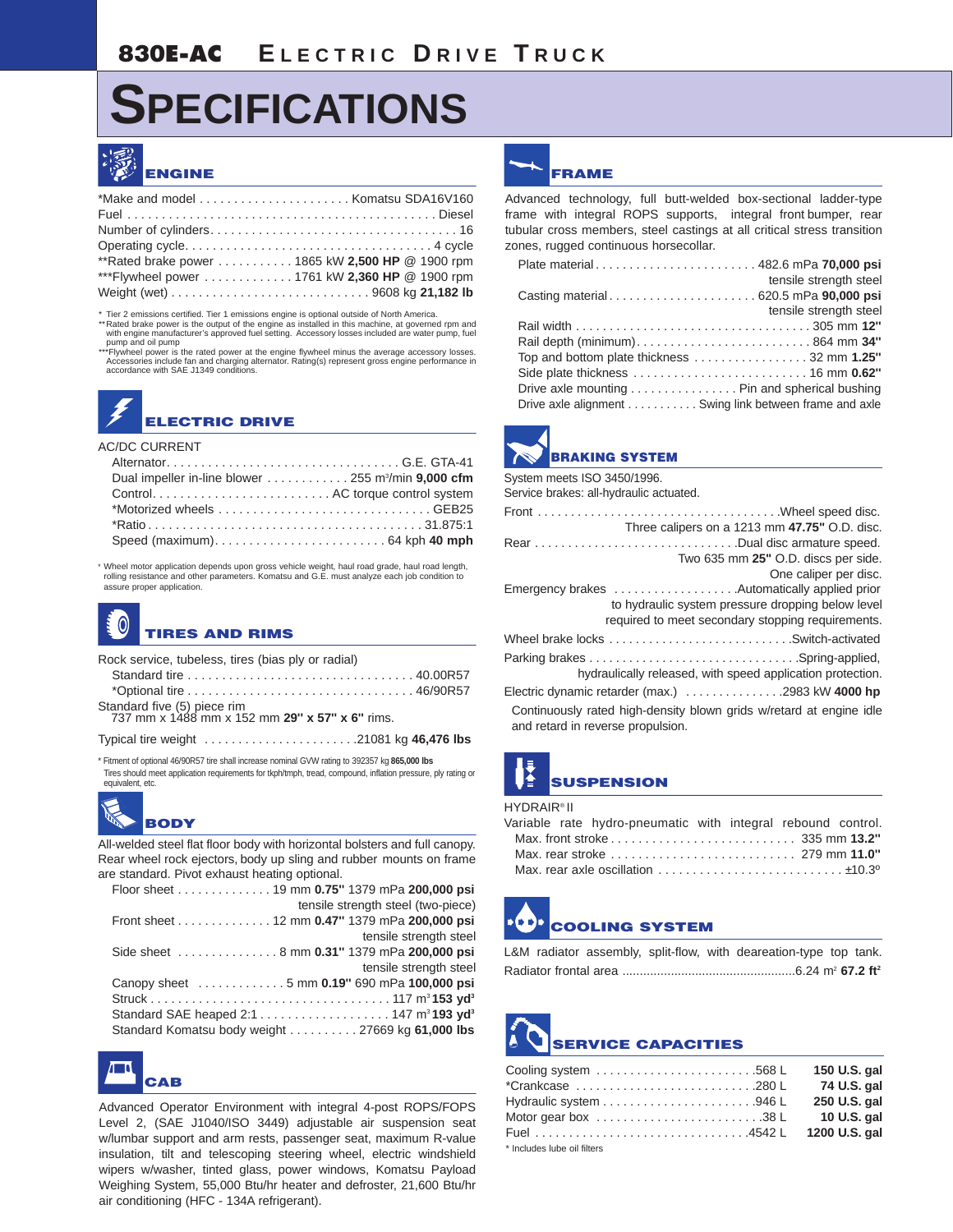#### **POINT DIMENSIONS**



All dimensions are with 147 m<sup>3</sup> 193 yd<sup>3</sup> body.

| <b>Body</b> | <b>Struck</b>                 | $2:1$ Heap                    | Loading<br>Height*   |
|-------------|-------------------------------|-------------------------------|----------------------|
| Standard    | 117 $m^3$ 153 yd <sup>3</sup> | 147 $m^3$ 193 yd <sup>3</sup> | $6.71 \text{ m}$ 22' |

\* Exact load may vary due to tire make, type and inflation pressure.



| Steering  Accumulator-assisted twin cylinders provide<br>constant rate steering. Emergency steering<br>automatically supplied by accumulator. |
|-----------------------------------------------------------------------------------------------------------------------------------------------|
|                                                                                                                                               |
|                                                                                                                                               |
|                                                                                                                                               |
|                                                                                                                                               |
| Hoist and steering Dual, in-line, high-pressure.                                                                                              |
| Brake component cabinet  Above-deck, easily accessible                                                                                        |
| with diagnostic test connections.                                                                                                             |
| Hoist Two 3-stage dual-acting outboard cylinders,                                                                                             |
| internal cushion valve, over-center damping.                                                                                                  |
| Hoist times                                                                                                                                   |
|                                                                                                                                               |
|                                                                                                                                               |
|                                                                                                                                               |
| Pumps                                                                                                                                         |
| Hoist Tandem gear-type pump                                                                                                                   |
| with output of 851 lpm $225$ gpm $@1900$ rpm                                                                                                  |
| and 17240 kPa 2,500 psi                                                                                                                       |
|                                                                                                                                               |
| Steering and brake  Pressure compensating piston pump                                                                                         |
| with output of 246 lpm 65 gpm                                                                                                                 |
| @ 1900 rpm and 18961 kPa 2,750 psi                                                                                                            |

System relief pressures

Hoist . . . . . . . . . . . . . . . . . . . . . . . . . . . . . . . 17240 kPa **2,500 psi** Steering and Brake. . . . . . . . . . . . . . . . . . . . 27580 kPa **4,000 psi** Quick disconnects standard for powering disabled truck and for system diagnostics.





## **ELECTRICAL SYSTEM**

4 x 8D 1450 CCA, 12 volt batteries, in series/parallel, bumper mounted with disconnect switch.

## **WEIGHT DISTRIBUTION**

| <b>Empty Vehicle Weight</b>                                         | kg | lb.     | $\%$ |
|---------------------------------------------------------------------|----|---------|------|
| (Wet, 100% fuel, no options, standard Komatsu body, standard tires) |    |         |      |
|                                                                     |    | 179.190 | 50   |
|                                                                     |    | 182.810 | 50   |
|                                                                     |    | 362.000 |      |
| Gross Vehicle Weight (Nominal)                                      |    |         |      |

| Rear axle 258519    569.936    67 |              |  |
|-----------------------------------|--------------|--|
| Total 385848 850,650              |              |  |
| Nominal Payload* 221648 488,650   |              |  |
|                                   | 244 U.S. ton |  |

"Nominal payload is as defined within Komatsu America Corporation's payload policy documentation. In<br>general, the nominal payload must be adjusted for the specific vehicle configuration and site application. The<br>figures ab